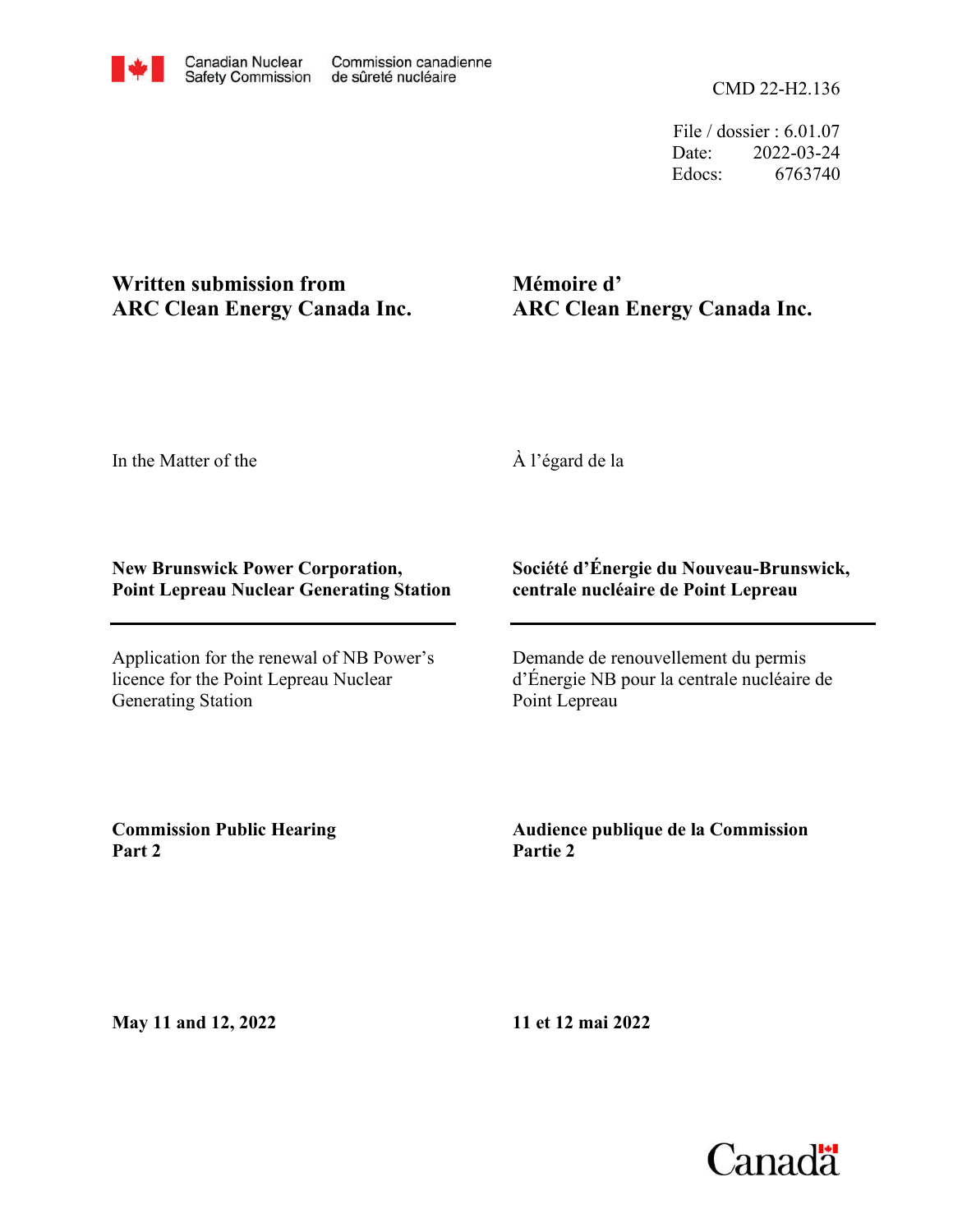

ARC CLEAN ENERGY CANADA INC.

www.arcenergy.co

BRUNSWICK SQUARE Suite 900 1 Germain Street Saint John, NB E2L 4V1

March 23, 2022

Canadian Nuclear Safety Commission Registrar/Secretariat 280 Slater Street, P. 0. Box 1046 Ottawa, ON K1P 559 EMAIL: [interventions@cnsc-ccsn.gc.ca](mailto:interventions@cnsc-ccsn.gc.ca)

#### **RE: Point Lepreau Operating License Renewal (Ref. 2022-H-02)**

We write today to state our support for the renewal of the operating license for New Brunswick Power's Point Lepreau Nuclear Generating Station (Reference your file 2022-H-02). Please include our statement in your consideration of the license application during the public hearing of the Canadian Nuclear Safety Commission on May 11 & 12, 2022.

ARC Clean Energy Canada Inc. (ARC Canada) is a clean energy technology company developing the ARC-100, an advanced small modular reactor (SMR) offering inherently safe, reliable, and economical carbon free power. The ARC-100's simple, modular design provides 100 megawatts of electricity that is cost competitive with fossil fuels. ARC Canada has established its Head Office in Saint John, New Brunswick.

After reviewing many technologies, the Province of New Brunswick selected the ARC-100 as one of two clean energy solutions it intends to implement on their Point Lepreau site. Since 2018, we have been working with NB Power to establish the province as the hub for supply chain and technical support as advanced SMR technology is deployed in Canada and internationally.

The Point Lepreau Nuclear Generating Station has operated safely for about 40 years, and today contributes more than a third of the energy used by New Brunswickers. The low-carbon energy from the Station is almost completely free of greenhouse gas emissions and will continue to be even more important in the years to come, as New Brunswick and all of Canada strives to achieve a net zero carbon future.

ARC Canada is benefitting from the experience and expertise of our peers at NB Power. As partners, we have observed professionalism and a dedication to excellence. These attributes most definitely contribute to the station's reputation as a world-class operator with an exemplary safety record.